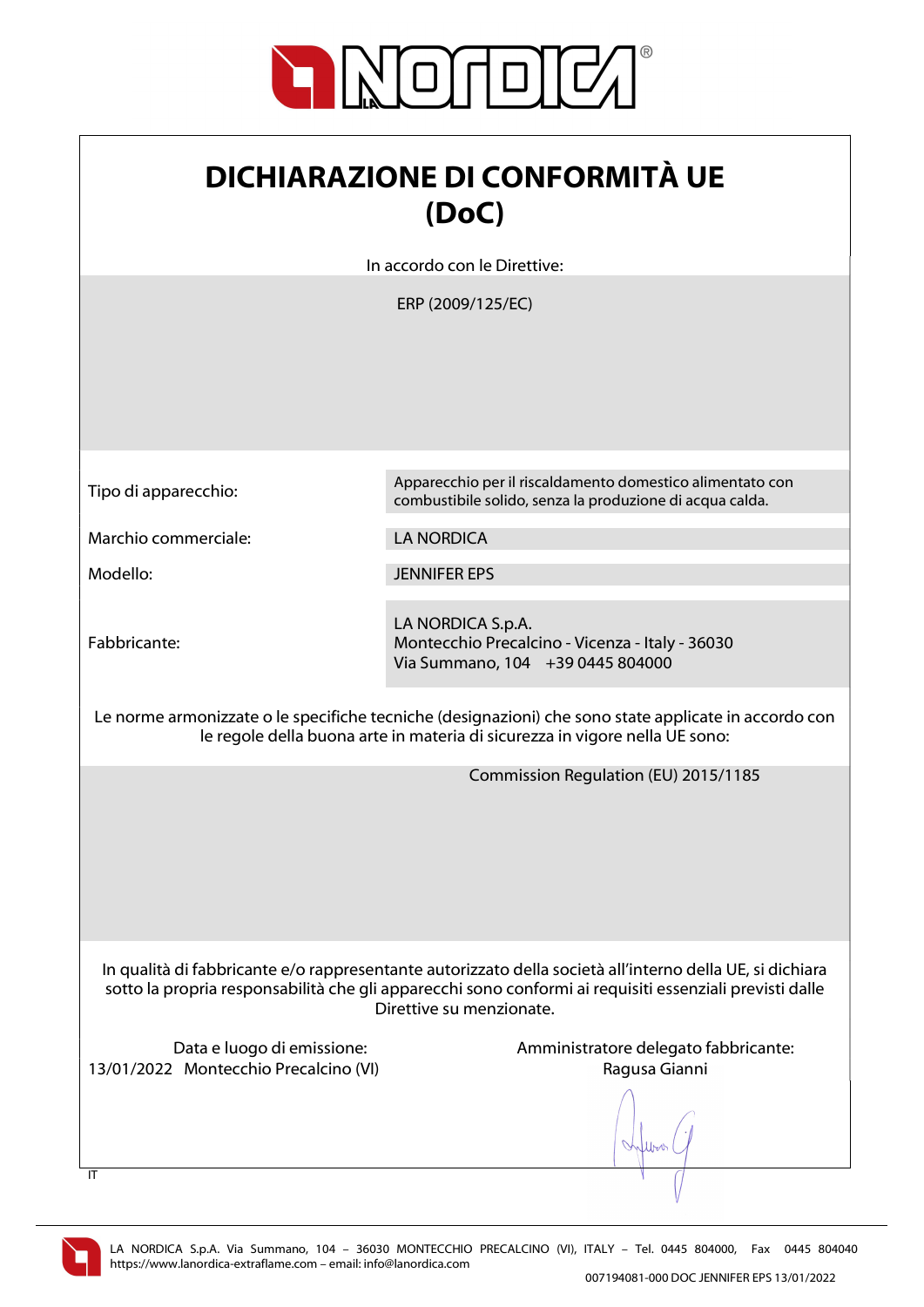

## DECLARATION OF CONFORMITY EU (DoC)

According to the Directives:

ERP (2009/125/EC)

Type of equipment: Apparatus for domestic heating fueled with solid fuel, without hot water production.

Trademark: LA NORDICA

Type designation: JENNIFER EPS

Manufacturer:

LA NORDICA S.p.A. Montecchio Precalcino - Vicenza - Italy - 36030 Via Summano, 104 +39 0445 804000

The following harmonised standards or technical specifications (designations) which comply with good engineering practice in safety matters in force within the EU have been applied:

Commission Regulation (EU) 2015/1185

As manufacture and/or authorised representative within EU, we declare under our sole responsibility that the equipments follow the essential requirements foreseen by the above mentioned Directives.

13/01/2022 Montecchio Precalcino (VI) Ragusa Gianni

Date and place of issue: Manufacturer managing director:

UK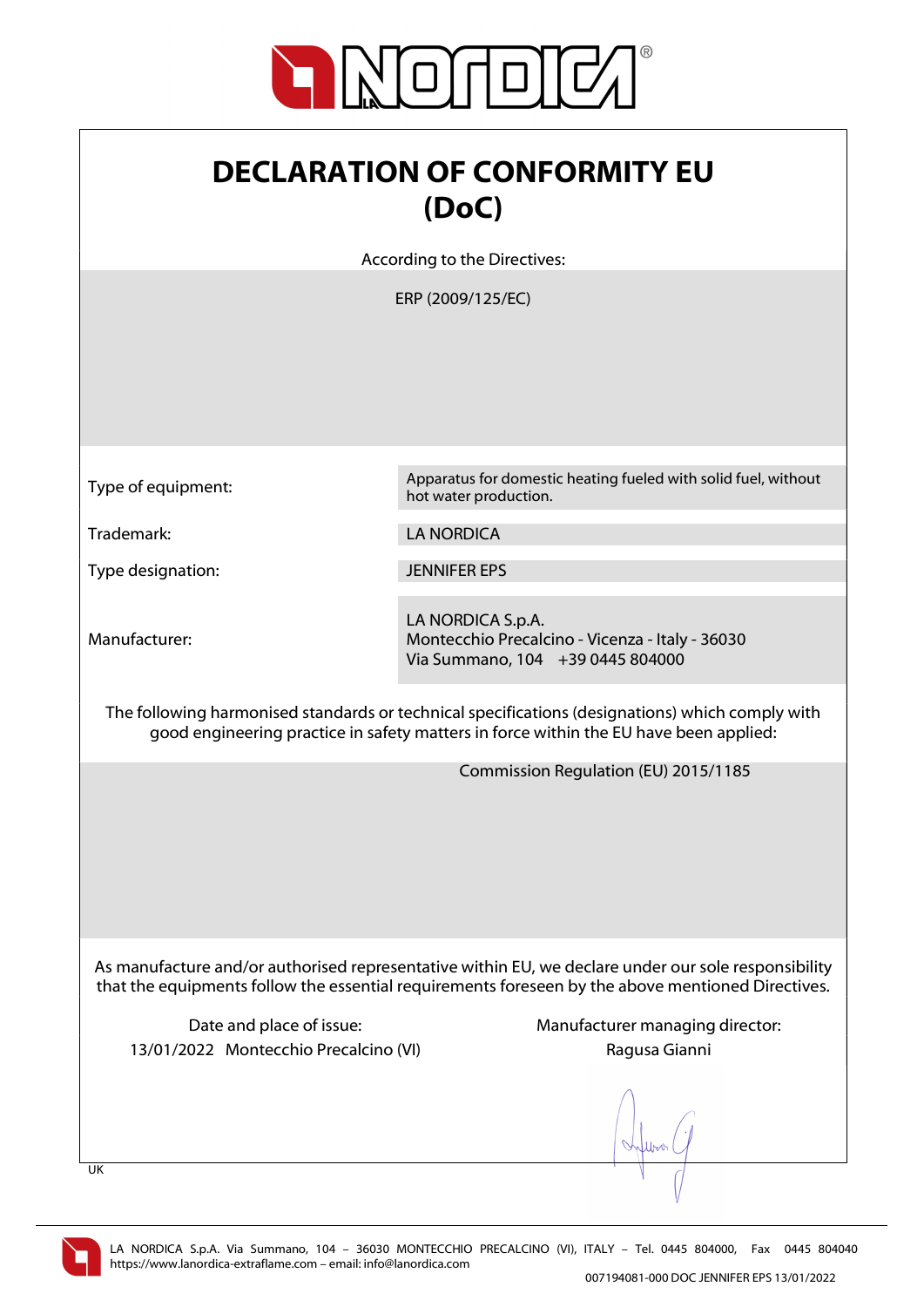

| <b>DECLARATION DE CONFORMITE UE</b><br>(DoC)                                                                                                                                                                                                       |                                                                                                          |
|----------------------------------------------------------------------------------------------------------------------------------------------------------------------------------------------------------------------------------------------------|----------------------------------------------------------------------------------------------------------|
|                                                                                                                                                                                                                                                    | En accord avec les Directives:                                                                           |
|                                                                                                                                                                                                                                                    | ERP (2009/125/EC)                                                                                        |
| Type d'appareil:                                                                                                                                                                                                                                   | Appareil de chauffage domestique alimenté au combustible<br>solide, sans production d'eau chaude.        |
| Marque de commerce:                                                                                                                                                                                                                                | <b>LA NORDICA</b>                                                                                        |
| Modèle:                                                                                                                                                                                                                                            | <b>JENNIFER EPS</b>                                                                                      |
| Fabricant:                                                                                                                                                                                                                                         | LA NORDICA S.p.A.<br>Montecchio Precalcino - Vicenza - Italy - 36030<br>Via Summano, 104 +39 0445 804000 |
| Les normes harmonisées ou les spécifications techniques (désignations) qui ont été appliquées selon<br>toutes les règles de l'art en matière de sécurité en vigueur dans la UE sont:                                                               |                                                                                                          |
|                                                                                                                                                                                                                                                    | Commission Regulation (EU) 2015/1185                                                                     |
| En qualité de fabricant et/ou de représentant autorisé de la société à l'intérieur de la UE, je déclare<br>sous ma propre responsabilité que les appareils sont conformes aux exigences essentielles prévues<br>par les directives susmentionnées. |                                                                                                          |
| Date et lieu d'émission:<br>13/01/2022 Montecchio Precalcino (VI)<br><b>FR</b>                                                                                                                                                                     | Administrateur délégué du fabricant :<br>Ragusa Gianni                                                   |

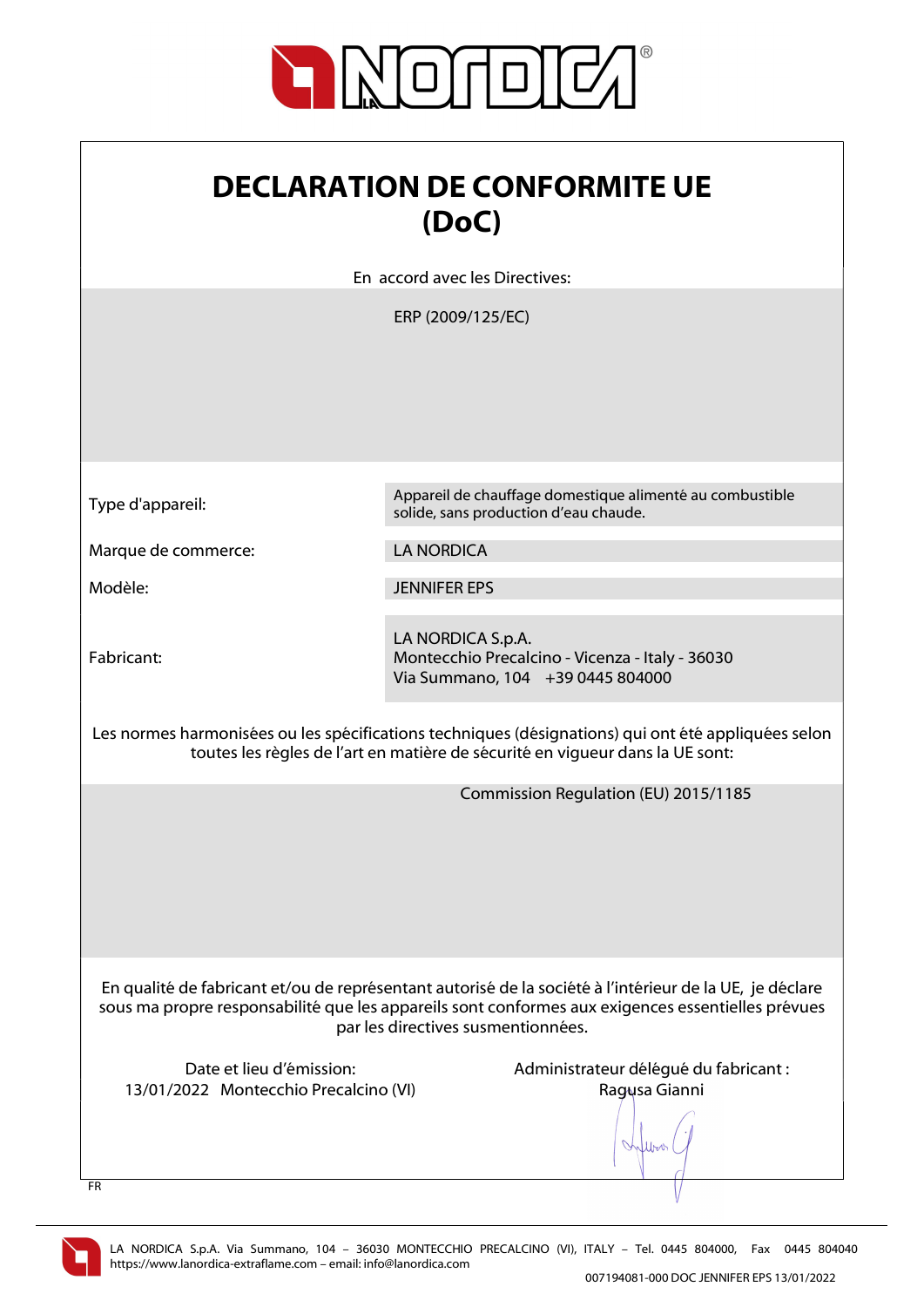

| <b>EU - KONFORMITÄTSERKLÄRUNG</b> |
|-----------------------------------|
| (DoC)                             |

In Übereinstimmung mit der Richtlinie:

ERP (2009/125/EC)

Hersteller:

Gerätetyp: Wärmeerzeuger für Raumheizung für feste Brennstoffe / ohne Warmwasserbereitung.

Handelsmarke: LA NORDICA

Modell: JENNIFER EPS

LA NORDICA S.p.A. Montecchio Precalcino - Vicenza - Italy - 36030 Via Summano, 104 +39 0445 804000

Die harmonisierten Normen oder die technischen Spezifikationen (Designationen), die in Übereinstimmung mit den Sicherheitsregeln, die in der EG gültig sind, angewendet worden sind, sind folgende:

Commission Regulation (EU) 2015/1185

Als Hersteller und/oder rechtlicher Vertreter der Gesellschaft innerhalb der EG, erklärt man unter der eigenen Verantwortung, dass die Geräte den vorgesehenen grundlegenden Anforderungen der oben erwähnten Richtlinien entsprechen.

Datum und Austellungsort: Geschäftsführer des Herstellers: 13/01/202211/19/2021 Montecchio Precalcino  $\mathcal{N}(\mathcal{N})$ 

Ragusa Gianni

lbook.



**DE**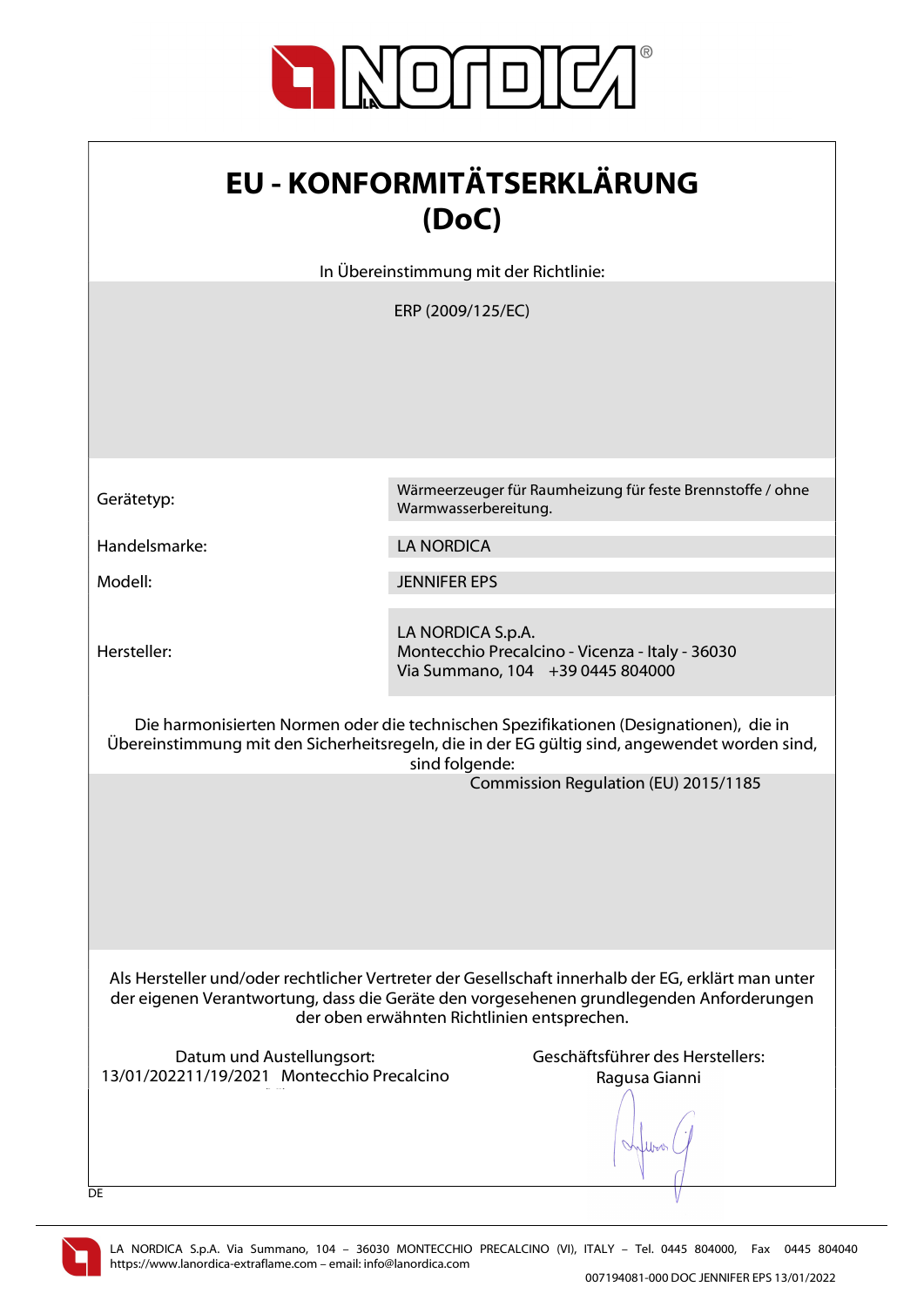

| <b>DECLARACIÓN DE CONFORMIDAD UE</b> |
|--------------------------------------|
| (DoC)                                |

De acuerdo con las directivas:

ERP (2009/125/EC)

|                                                                                                                                                                                  | Aparato para calefacción doméstica, alimentado con                                                                                                                                                                                               |
|----------------------------------------------------------------------------------------------------------------------------------------------------------------------------------|--------------------------------------------------------------------------------------------------------------------------------------------------------------------------------------------------------------------------------------------------|
| Tipo de equipo:                                                                                                                                                                  | combustible sólido, sin producción de agua caliente.                                                                                                                                                                                             |
| Marca comercial:                                                                                                                                                                 | <b>LA NORDICA</b>                                                                                                                                                                                                                                |
| Modelo:                                                                                                                                                                          | <b>JENNIFER EPS</b>                                                                                                                                                                                                                              |
| Fabricante:                                                                                                                                                                      | LA NORDICA S.p.A.<br>Montecchio Precalcino - Vicenza - Italy - 36030<br>Via Summano, 104 +39 0445 804000                                                                                                                                         |
| Las normas armonizadas o las técnicas específicas (designaciones) que se han aplicado de acuerdo<br>con las reglas del buen arte en materia de seguridad, en vigor en la UE son: |                                                                                                                                                                                                                                                  |
|                                                                                                                                                                                  | Commission Regulation (EU) 2015/1185                                                                                                                                                                                                             |
|                                                                                                                                                                                  | En calidad de fabricante y/o representante autorizado de la sociedad en la UE, declaramos bajo<br>nuestra única responsabilidad que los equipos cumplen con los requisitos esenciales previstos por<br>las Directivas anteriormente mencionadas. |
| Fecha y lugar de emisión:<br>13/01/2022 Montecchio Precalcino (VI)                                                                                                               | Administrador director fabricante:<br>Ragusa Gianni                                                                                                                                                                                              |
| ES                                                                                                                                                                               |                                                                                                                                                                                                                                                  |

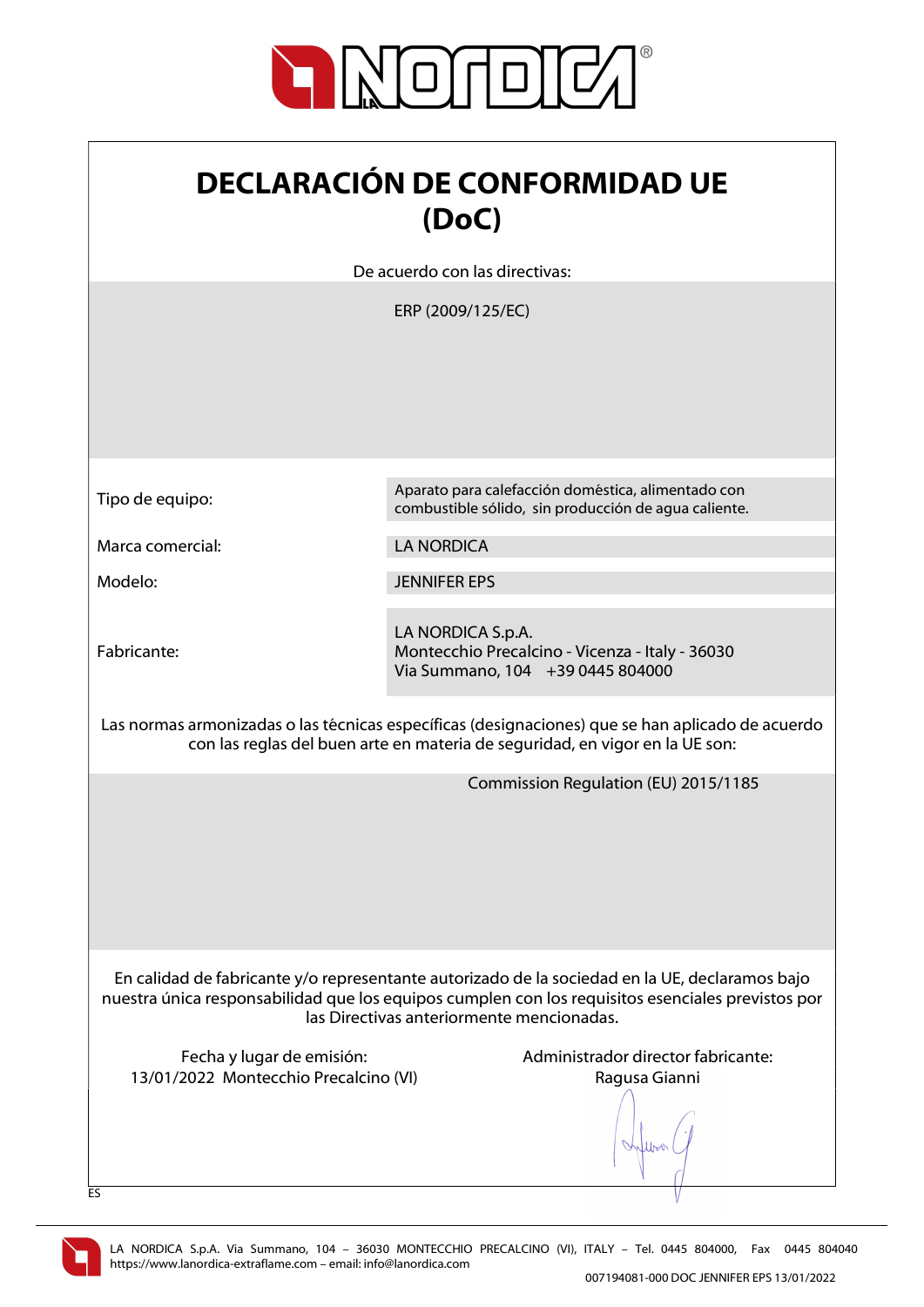

| <b>DECLARAÇÃO DE CONFORMIDADE UE</b> |
|--------------------------------------|
| (DoC)                                |

De acordo com as directivas:

ERP (2009/125/EC)

| Tipo de aparelho:                                                                                                                                                     | Aparelho para aquecimento doméstico, alimentado com                                                                                                                                                                                    |
|-----------------------------------------------------------------------------------------------------------------------------------------------------------------------|----------------------------------------------------------------------------------------------------------------------------------------------------------------------------------------------------------------------------------------|
|                                                                                                                                                                       | combustível sólido, sem a produção de água quente.                                                                                                                                                                                     |
| Marca comercial:                                                                                                                                                      | <b>LA NORDICA</b>                                                                                                                                                                                                                      |
| Modelo:                                                                                                                                                               | <b>JENNIFER EPS</b>                                                                                                                                                                                                                    |
| Fabricante:                                                                                                                                                           | LA NORDICA S.p.A.<br>Montecchio Precalcino - Vicenza - Italy - 36030<br>Via Summano, 104 +39 0445 804000                                                                                                                               |
| As normas harmonizadas ou as especificações técnicas (designações) que foram aplicadas de<br>acordo com as regras da boa arte relacionadas à segurança válidas na UE: |                                                                                                                                                                                                                                        |
|                                                                                                                                                                       | Commission Regulation (EU) 2015/1185                                                                                                                                                                                                   |
|                                                                                                                                                                       | Como um fabricante e/ou representante autorizado da sociedade estabelecida na UE, declaramos<br>sob nossa única responsabilidade que o equipamento está em conformidade com os requisitos<br>essenciais das diretivas acima referidas. |
| Data e local de emissão:<br>13/01/2022 Montecchio Precalcino (VI)<br>PT                                                                                               | Administrador legal do fabricante:<br>Ragusa Gianni                                                                                                                                                                                    |

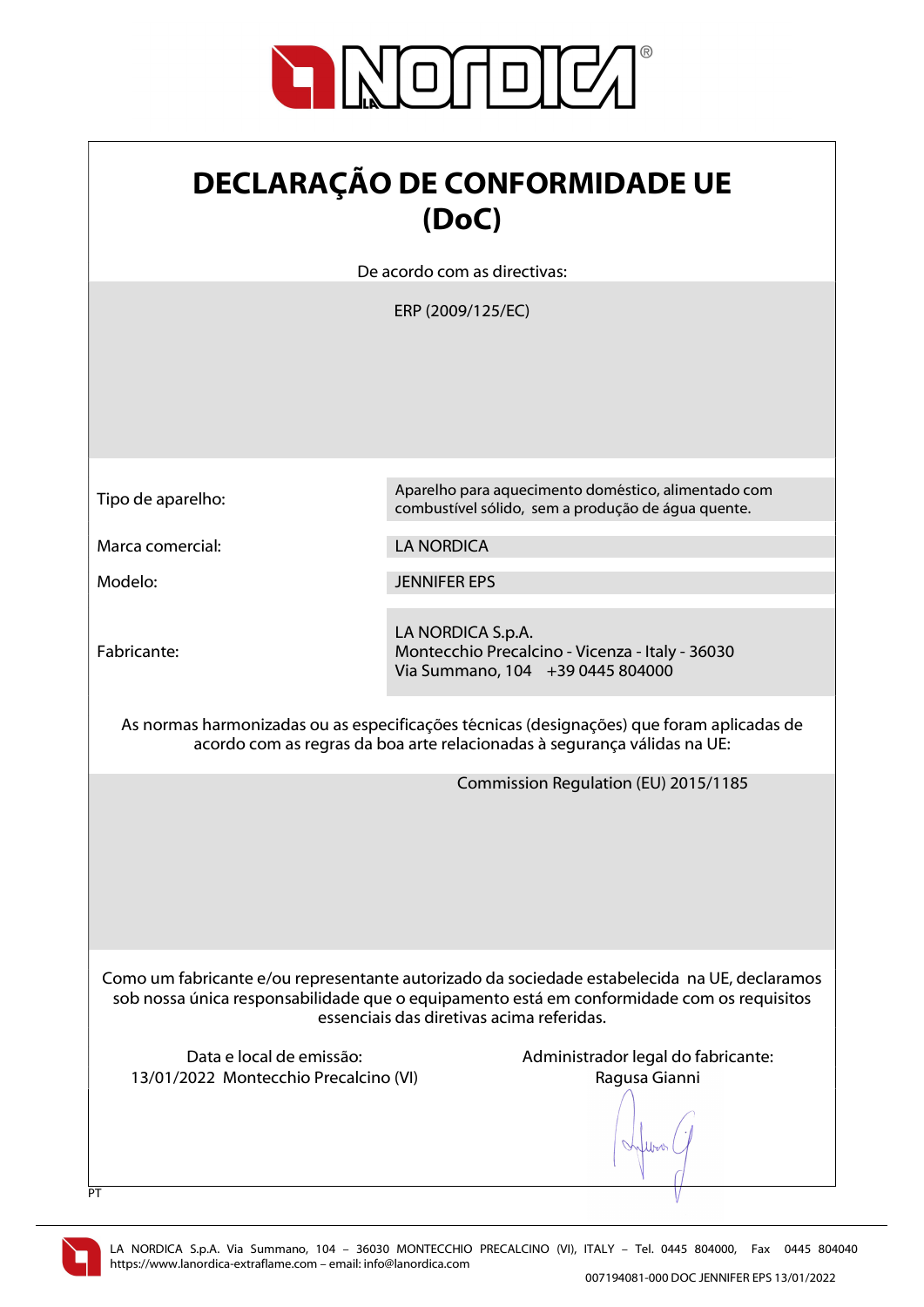

| <b>EU OVERENSSTEMMELSESERKLÆRING</b> |
|--------------------------------------|
| (DoC)                                |

I henhold til direktiverne:

ERP (2009/125/EC)

Producent:

Udstyrstype: Apparat til boligopvarmning med fast brændsel, uden produktion af varmt vand.

Varemærke: LA NORDICA

Model: JENNIFER EPS

LA NORDICA S.p.A. Montecchio Precalcino - Vicenza - Italy - 36030 Via Summano, 104 +39 0445 804000

Følgende harmoniserede standarder eller tekniske specifikationer (betegnelser) er blevet anvendt i overensstemmelse med reglerne for bedste praksis for sikkerhed, som er gældende inden for EU:

Commission Regulation (EU) 2015/1185

Som producent og/eller autoriseret repræsentant for virksomheden i EU erklæres det på eget ansvar, at apparaterne er i overensstemmelse med de grundlæggende krav, der følger af ovennævnte direktiver.

13/01/2022 Montecchio Precalcino (VI) Ragusa Gianni

Dato og udstedelsessted: Producentens administrerende direktør:

 $\ln$ 



DK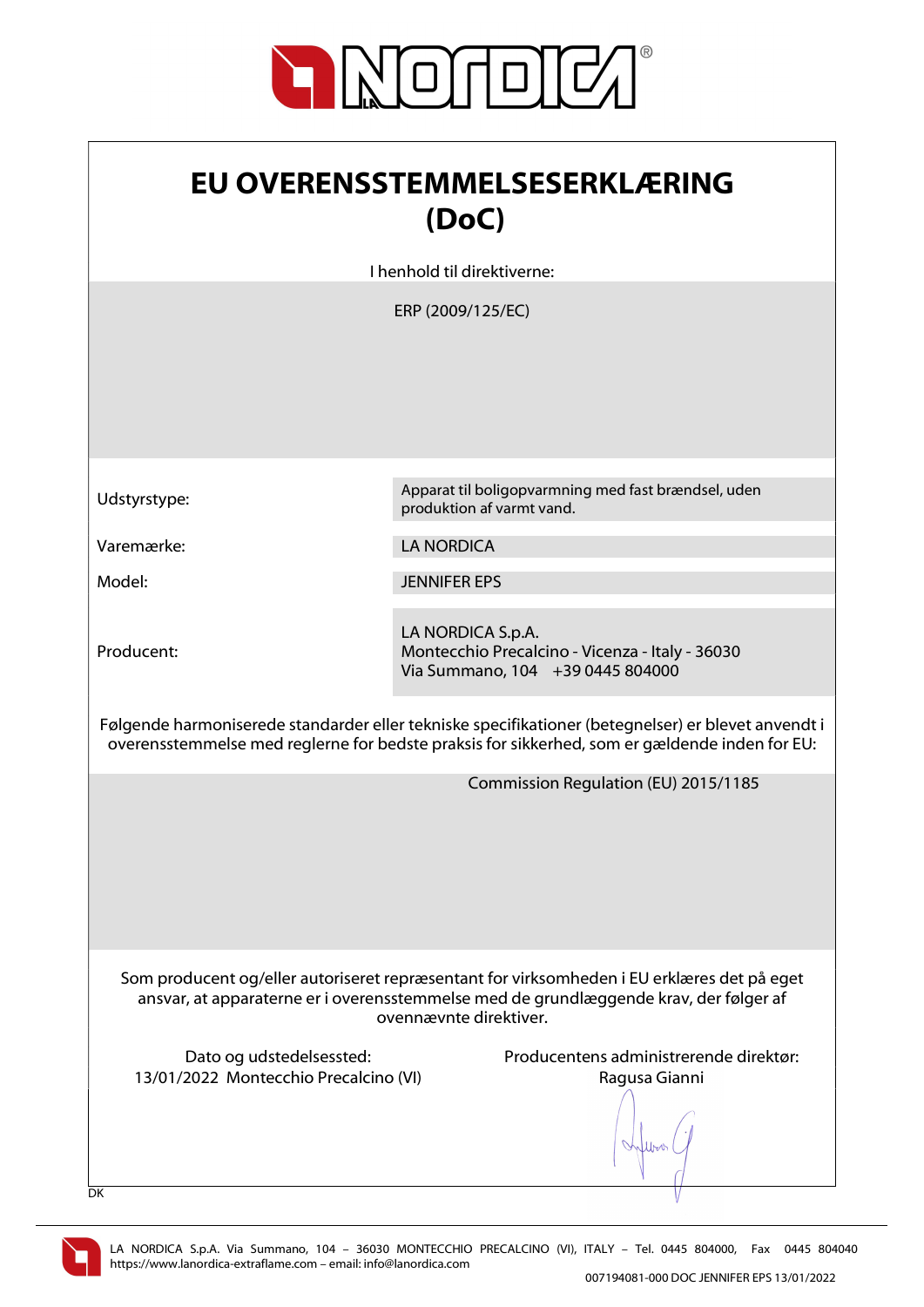

| <b>DEKLARATION OM ÖVERENS-STÄMMANDE EU</b><br>(DoC)                                                                                                                                                            |                                                                                                          |
|----------------------------------------------------------------------------------------------------------------------------------------------------------------------------------------------------------------|----------------------------------------------------------------------------------------------------------|
|                                                                                                                                                                                                                | I enlighet med direktivet:                                                                               |
|                                                                                                                                                                                                                | ERP (2009/125/EC)                                                                                        |
| Typavutrustning:                                                                                                                                                                                               | Apparater för uppvärmning av bostäder som drivs med fast<br>brànsle utan produktion av varmvatten.       |
| Varumärke:                                                                                                                                                                                                     | <b>LA NORDICA</b>                                                                                        |
| Modell:                                                                                                                                                                                                        | <b>JENNIFER EPS</b>                                                                                      |
| Tillverkare:                                                                                                                                                                                                   | LA NORDICA S.p.A.<br>Montecchio Precalcino - Vicenza - Italy - 36030<br>Via Summano, 104 +39 0445 804000 |
| De harmoniserade normerna eller de tekniska specifikationerna (beteckningar) som har applicerats<br>i enlighet med reglerna för god sed rörande säkerheten som gäller i EU är:                                 |                                                                                                          |
|                                                                                                                                                                                                                | Commission Regulation (EU) 2015/1185                                                                     |
| Som tillverkare och/eller auktoriserad representant för företaget inom EU, förklarar vi under vårt<br>eget ansvar att utrustningarna uppfyller de grundläggande kraven som förutses av ovannämnda<br>Direktiv. |                                                                                                          |
| Datum och ort för utfärdande:<br>13/01/2022 Montecchio Precalcino (VI)<br>SE                                                                                                                                   | Tillverkarens Verkställande Direktör:<br>Ragusa Gianni                                                   |

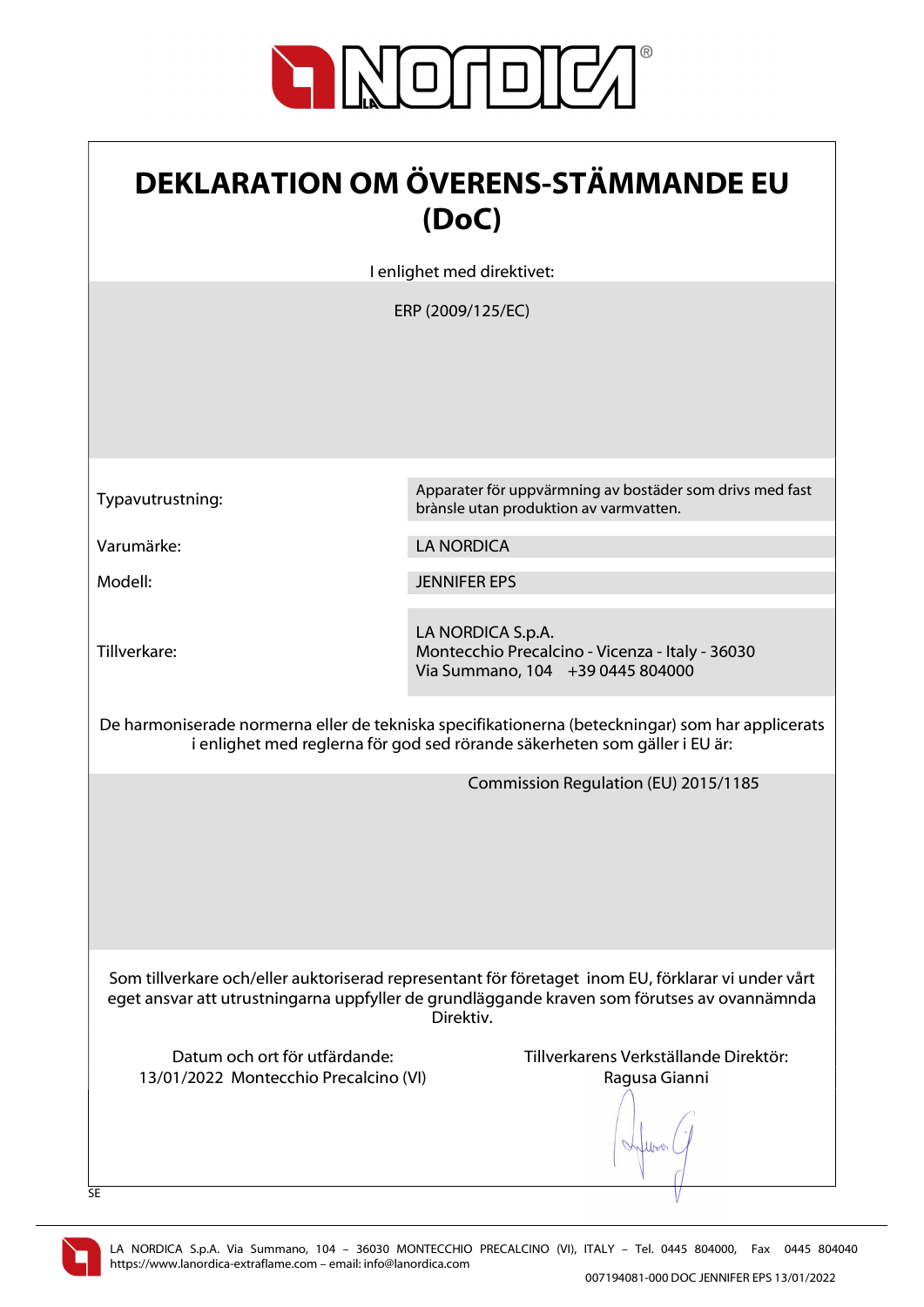

| <b>SAMSVARS-ERKLÆRING EU</b> |
|------------------------------|
| (DoC)                        |

I overensstemmelse med Direktiv:

ERP (2009/125/EC)

| Type apparat: |  |
|---------------|--|
|---------------|--|

Apparat for oppvarming av bolig, matet med fast brensel uten produksjon av varmtvann.

Varemerke: LA NORDICA

Modell: JENNIFER EPS

Fabrikant:

LA NORDICA S.p.A. Montecchio Precalcino - Vicenza - Italy - 36030 Via Summano, 104 +39 0445 804000

Følgende harmoniserte og tekniske normer (bestemmelser) er benyttet i overensstemmelse med gode sikkerhetsprinsipper i EU-land:

Commission Regulation (EU) 2015/1185

Som produsent og/eller autorisert representant for selskapet innenfor EU, erklæres det på eget ansvar at apparatene samsvarer med kravene i de ovenfor nevnte direktiver.

13/01/2022 Montecchio Precalcino (VI) Ragusa Gianni

Dato og sted for utstedelse: Administrerende direktør produsent:

Albert 1

NO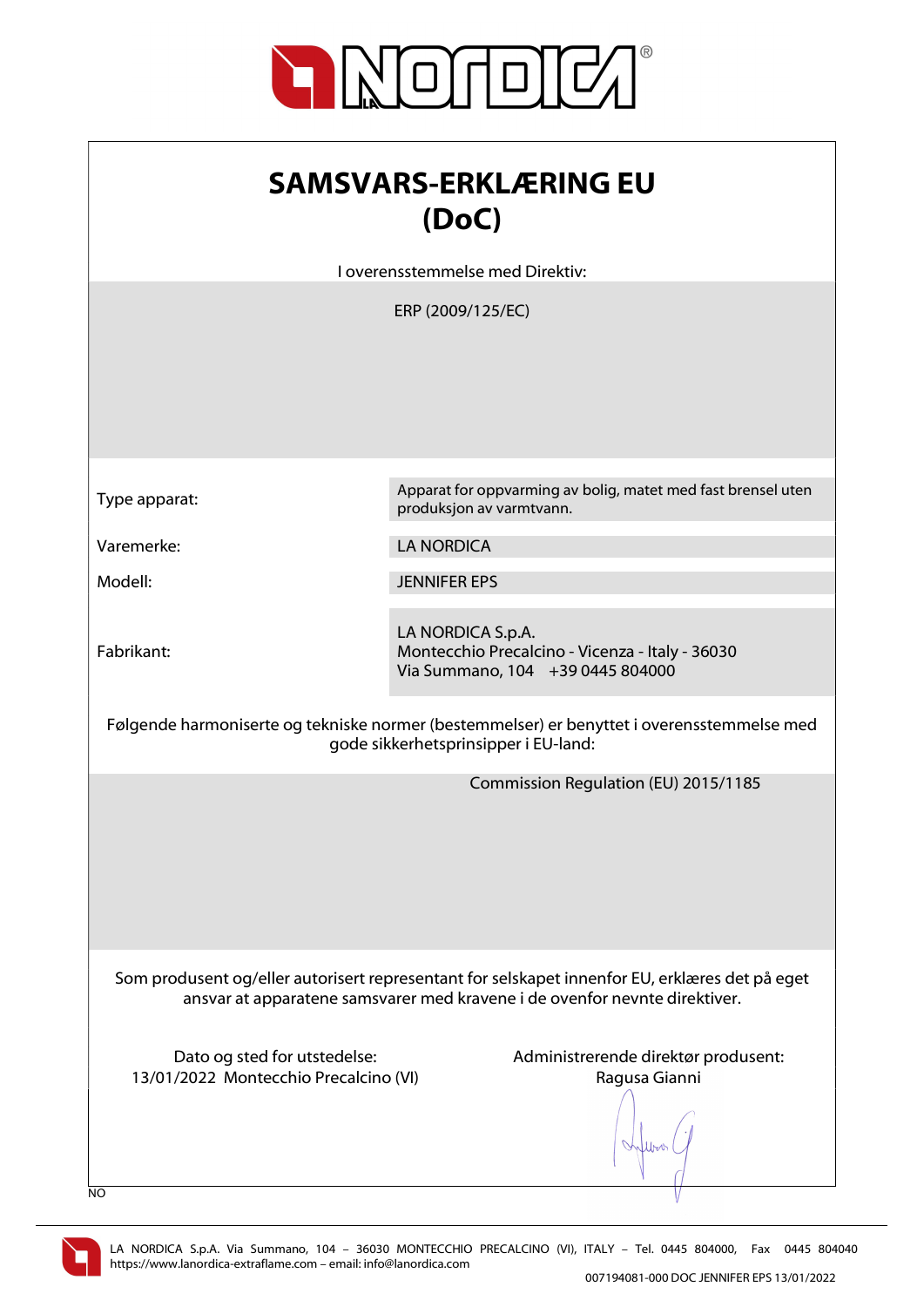

| <b>VAATIMUKSENMUKAISUUSVAKUUTUS EU</b><br>(DoC)                                                                                                                                                                               |                                                                                                          |
|-------------------------------------------------------------------------------------------------------------------------------------------------------------------------------------------------------------------------------|----------------------------------------------------------------------------------------------------------|
|                                                                                                                                                                                                                               | Direktiivin:                                                                                             |
|                                                                                                                                                                                                                               | ERP (2009/125/EC)                                                                                        |
| Laitetyyppi:                                                                                                                                                                                                                  | Kiinteällä polttoaineella toimiva lämmityslaite talouskäyttöön,<br>ilman lämmitysveden tuottoa.          |
| Tavaramerkki:                                                                                                                                                                                                                 | <b>LA NORDICA</b>                                                                                        |
| Malli:                                                                                                                                                                                                                        | <b>JENNIFER EPS</b>                                                                                      |
| Valmistaja:                                                                                                                                                                                                                   | LA NORDICA S.p.A.<br>Montecchio Precalcino - Vicenza - Italy - 36030<br>Via Summano, 104 +39 0445 804000 |
| Seuraavia harmonisoituja määräyksiä tai teknisiä arvoja (suunnittelutyöt), jotka noudattavat<br>Euroopan unionissa voimassa olevaa turvallisuuteen liittyvää tekniikkaa on sovellettu:                                        |                                                                                                          |
|                                                                                                                                                                                                                               | Commission Regulation (EU) 2015/1185                                                                     |
| Euroopan unionin piirissä toimivan yrityksen valtuuttamana valmistajana ja/tai edustajana<br>vakuutamme omalla vastuullamme, että laitteet vastaavat olennaisilta osin yllämainittujen<br>Direktiivien asettamia vaatimuksia. |                                                                                                          |
| Myöntämispvm ja -paikka:<br>13/01/2022 Montecchio Precalcino (VI)<br>FI.                                                                                                                                                      | Valmistuksesta vastaava pääjohtaja:<br>Ragusa Gianni                                                     |

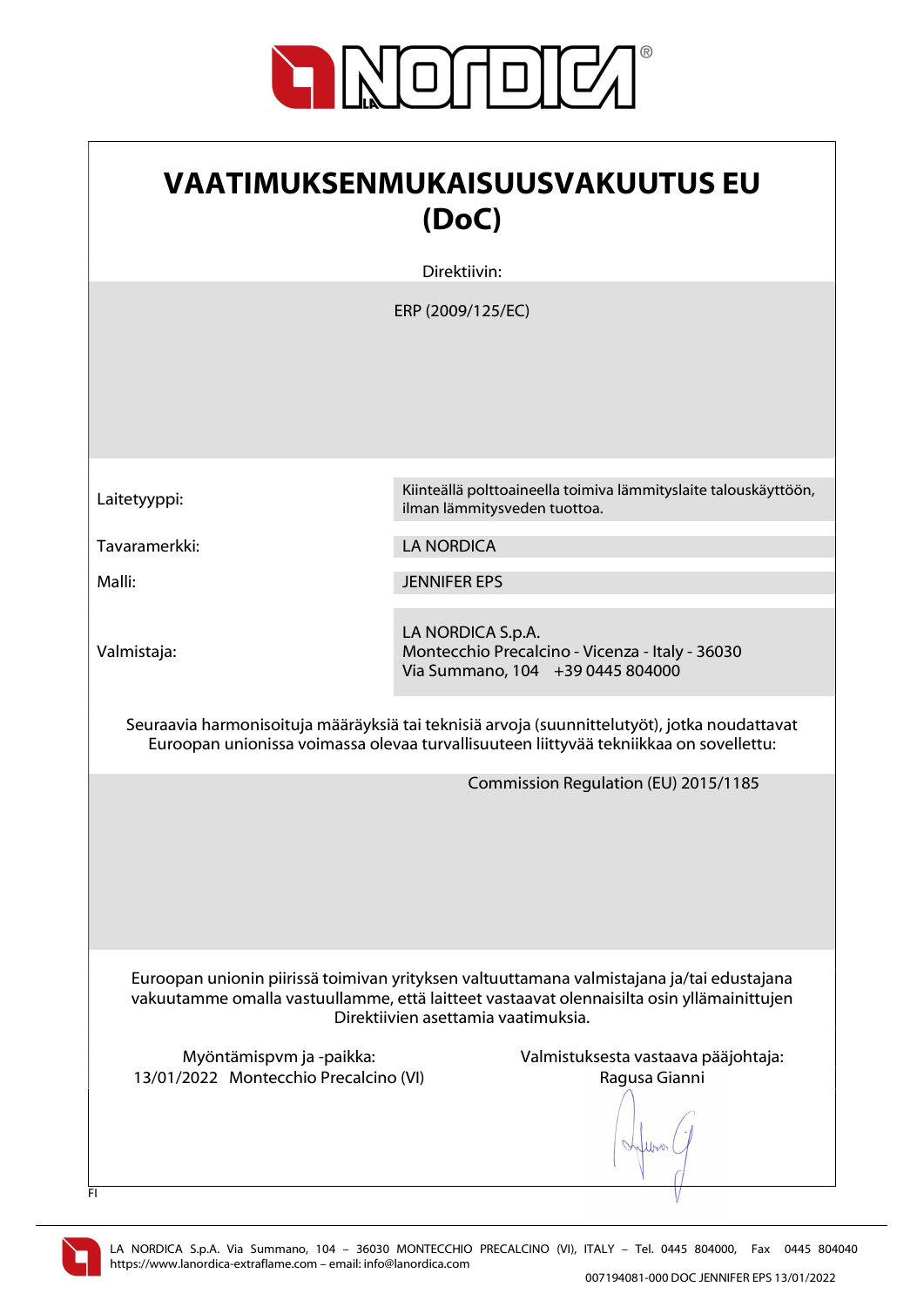

| <b>PROHLÁŠENÍ O SHODĚ EU</b><br>(DoC)                                                                                                                                                                    |                                                                                                          |
|----------------------------------------------------------------------------------------------------------------------------------------------------------------------------------------------------------|----------------------------------------------------------------------------------------------------------|
|                                                                                                                                                                                                          | Podle směrnice:                                                                                          |
|                                                                                                                                                                                                          | ERP (2009/125/EC)                                                                                        |
| Typové zařazení:                                                                                                                                                                                         | Přístroj pro domácí vytápění na tuhé palivo, bez produkce teplé<br>užitkové vody.                        |
| Ochranná známka:                                                                                                                                                                                         | <b>LA NORDICA</b>                                                                                        |
| Typové označení:                                                                                                                                                                                         | <b>JENNIFER EPS</b>                                                                                      |
| Výroba:                                                                                                                                                                                                  | LA NORDICA S.p.A.<br>Montecchio Precalcino - Vicenza - Italy - 36030<br>Via Summano, 104 +39 0445 804000 |
| Notifikovaný subjekt: Byly použity níže uvedené bezpečnostní harmonizované normy nebo<br>technické údaje (označení) platné v EU, které jsou v souladu s osvědčenou technickou praxí:                     |                                                                                                          |
|                                                                                                                                                                                                          | Commission Regulation (EU) 2015/1185                                                                     |
| Ve funkci výrobce anebo zmocněného zástupce společnosti uvnitř EU, prohlašuje pod svou vlastní<br>odpovědností, že zařízení odpovídají základním požadavkům předpokládaným výše uvedenými<br>směrnicemi. |                                                                                                          |
| Místo a datum vydání:<br>13/01/2022 Montecchio Precalcino (VI)                                                                                                                                           | Zmocněný jednatel výrobce:<br>Ragusa Gianni                                                              |
| CZ                                                                                                                                                                                                       |                                                                                                          |

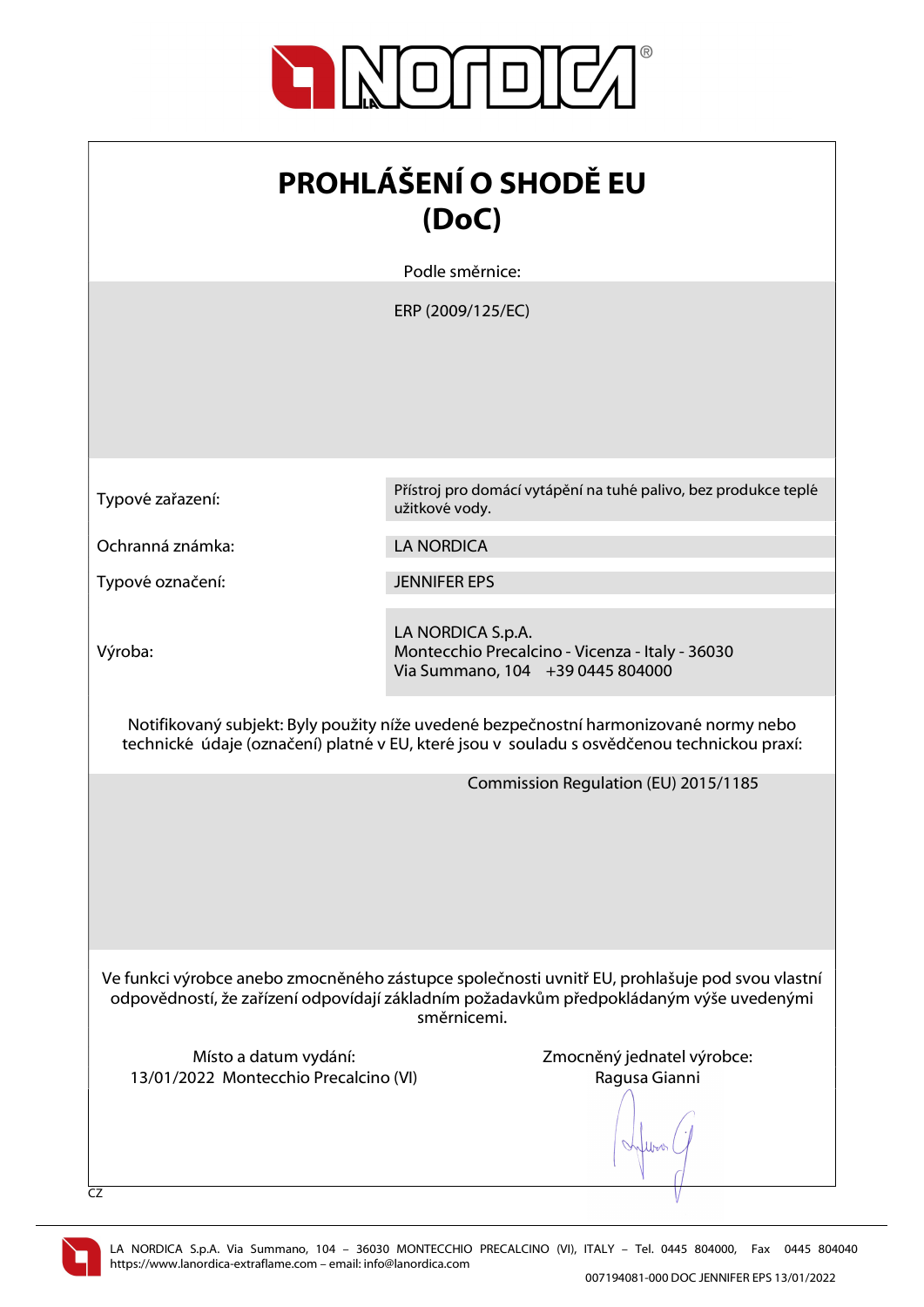

| <b>IZJAVA O SKLADNOSTI UE</b><br>(DoC)                                                                                                                                                               |                                                                                                          |  |
|------------------------------------------------------------------------------------------------------------------------------------------------------------------------------------------------------|----------------------------------------------------------------------------------------------------------|--|
|                                                                                                                                                                                                      | V skladu z direktivo:                                                                                    |  |
|                                                                                                                                                                                                      | ERP (2009/125/EC)                                                                                        |  |
| Vrsta aparata:                                                                                                                                                                                       | Naprava za hišno ogrevanje na trdo gorivo, brez proizvajanja<br>tople vode.                              |  |
| Trgovska znamka:                                                                                                                                                                                     | <b>LA NORDICA</b>                                                                                        |  |
| Model:                                                                                                                                                                                               | <b>JENNIFER EPS</b>                                                                                      |  |
| Proizvajalec:                                                                                                                                                                                        | LA NORDICA S.p.A.<br>Montecchio Precalcino - Vicenza - Italy - 36030<br>Via Summano, 104 +39 0445 804000 |  |
| Usklajeni standardi ali tehnične specifikacije (poimenovanja), ki so uporabljena v skladu s pravili<br>dobre prakse v varnostnih zadevah, ki veljajo v ES so:                                        |                                                                                                          |  |
|                                                                                                                                                                                                      | Commission Regulation (EU) 2015/1185                                                                     |  |
| V vlogi proizvajalca in/ali pooblaščenega predstavnika podjetja v ES, se izjavlja z lastno<br>odgovornostjo, da aparati odgovarjajo bistvenim zahtevam predvidenim v zgoraj omenjenih<br>Direktivah. |                                                                                                          |  |
| Datun in mesto izdaje:<br>13/01/2022 Montecchio Precalcino (VI)<br>SL                                                                                                                                | Izvršni direktor proizvajalca:<br>Ragusa Gianni                                                          |  |

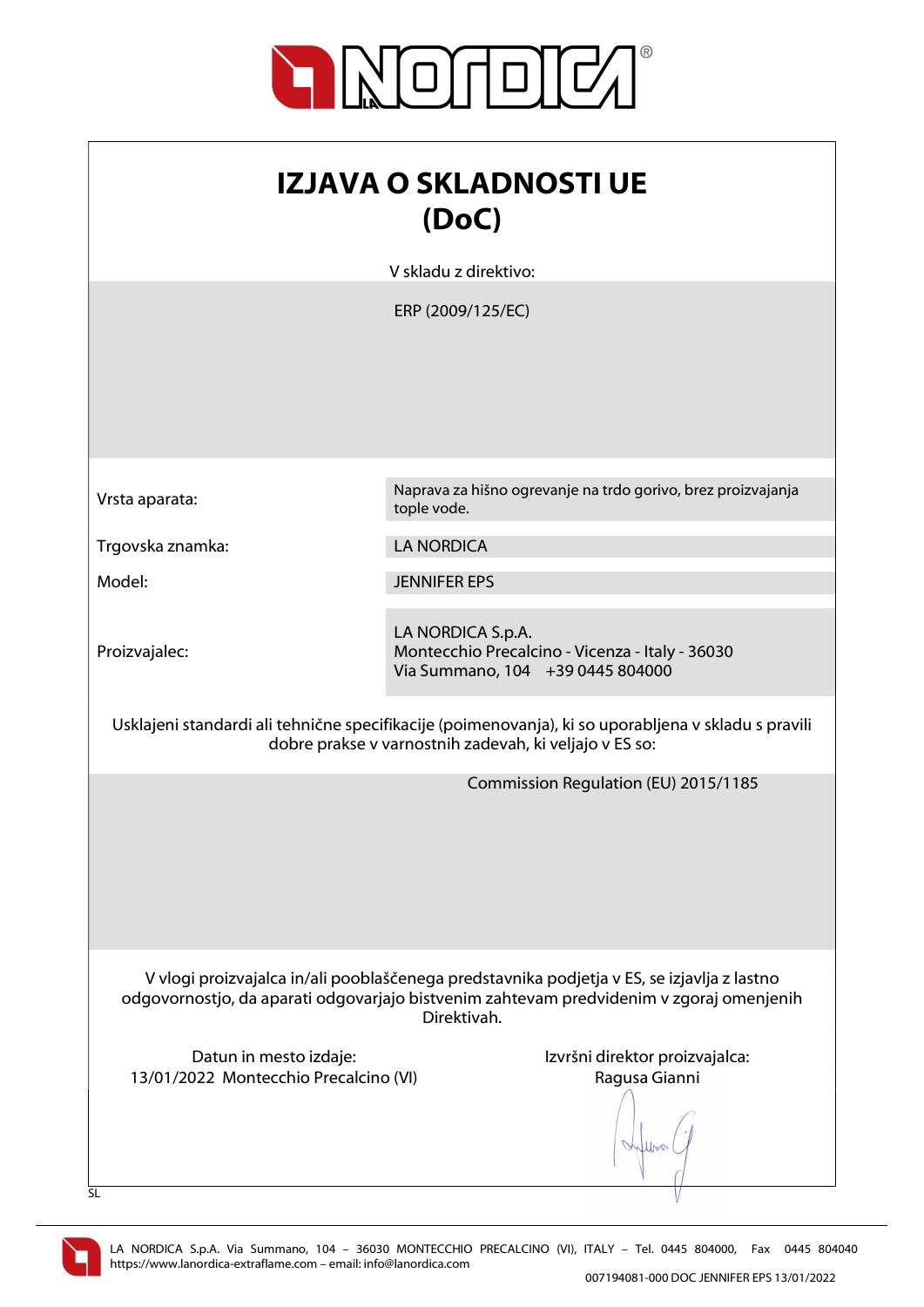

| EU IZJAVA O SUKLADNOSTI<br>(DoC)                                                                                                                                          |                                                                                                          |  |
|---------------------------------------------------------------------------------------------------------------------------------------------------------------------------|----------------------------------------------------------------------------------------------------------|--|
|                                                                                                                                                                           | Sukladno smjernicama:                                                                                    |  |
|                                                                                                                                                                           | ERP (2009/125/EC)                                                                                        |  |
| Vrsta uređaja:                                                                                                                                                            | Aparat za kućansko grijanje, napajan krutim gorivom, bez<br>proizvođenja tople vode.                     |  |
| Zaštitni znak:                                                                                                                                                            | <b>LA NORDICA</b>                                                                                        |  |
| Model:                                                                                                                                                                    | <b>JENNIFER EPS</b>                                                                                      |  |
| Proizvođač:                                                                                                                                                               | LA NORDICA S.p.A.<br>Montecchio Precalcino - Vicenza - Italy - 36030<br>Via Summano, 104 +39 0445 804000 |  |
| Usklađenim normama ili tehničkim specifikacijama (određivanjima) koje su primijenjene sukladno s<br>pravilima dobre umjetnosti u području sigurnosti na snazi u EU:       |                                                                                                          |  |
|                                                                                                                                                                           | Commission Regulation (EU) 2015/1185                                                                     |  |
| Kao proizvođač i / ili ovlašteni zastupnik tvrtke unutar EU, izjavljujemo pod punom odgovornošću<br>da je oprema sukladna s osnovnim zahtjevima Direktiva gore navedenih. |                                                                                                          |  |
| Datum i mjesto izdavanja:<br>13/01/2022 Montecchio Precalcino (VI)                                                                                                        | Ravnatelj tvrtke proizvođača:<br>Ragusa Gianni                                                           |  |

HR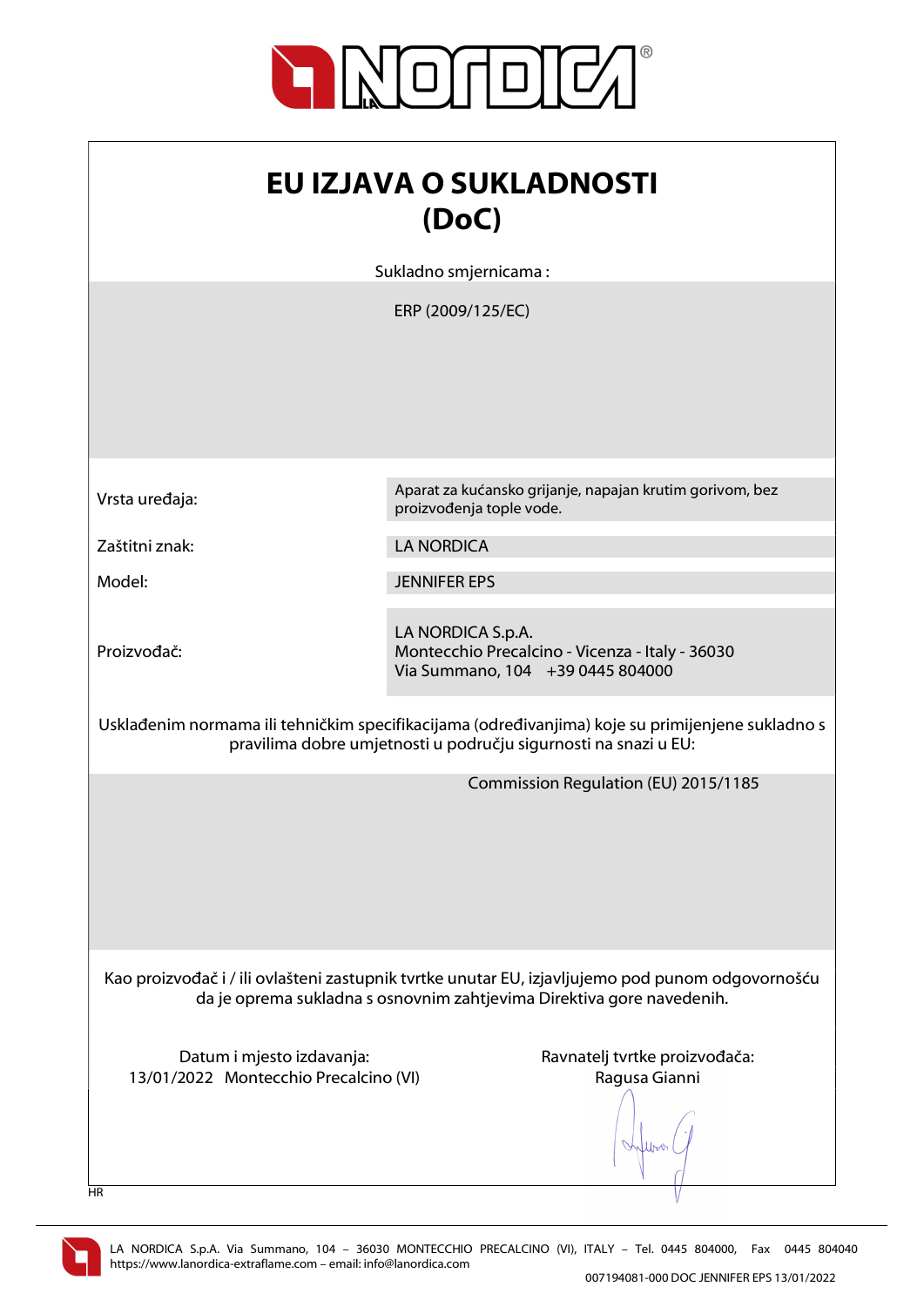

## ΔΗΛΩΣΗ ΣΥΜΜΟΡΦΩΣΗΣ Ε.Ε. (DoC)

Σύμφωνα με τις Οδηγίες:

ERP (2009/125/EC)

Τύπος συσκευής:

Εμπορική μάρκα: LA NORDICA

Κατασκευαστής:

Aparat za kućansko grijanje, napajan krutim gorivom, bez proizvođenja tople vode.

Μοντέλο: Συσκευή οικιακής θέρμανσης τροφοδοτούμενη με στέρεο

LA NORDICA S.p.A. Montecchio Precalcino - Vicenza - Italy - 36030 Via Summano, 104 +39 0445 804000

Οι εναρμονισμένοι κανονισμοί και οι τεχνικές προδιαγραφές (ονομασίες) που εφαρμόστηκαν βάσει των ισχυόντων κανονισμών καλής πρακτικής σε θέματα που αφορούν την ασφάλεια είναι οι εξής:

Commission Regulation (EU) 2015/1185

Με την ιδιότητα του κατασκευαστή και /ή εξουσιοδοτημένου αντιπροσώπου της εταιρίας στο εσωτερικό της Ε.Ε., δηλώνω υπεύθυνα ότι η συσκευή είναι σύμφωνη με τις βασικές προδιαγραφές που προβλέπονται από τις προαναφερθείσες Οδηγίες .

13/01/2022 Montecchio Precalcino (VI) Ragusa Gianni

Ημερομηνία και Τόπος έκδοσης: Διευθύνων σύμβουλος κατασκευαστή:

lloo



EL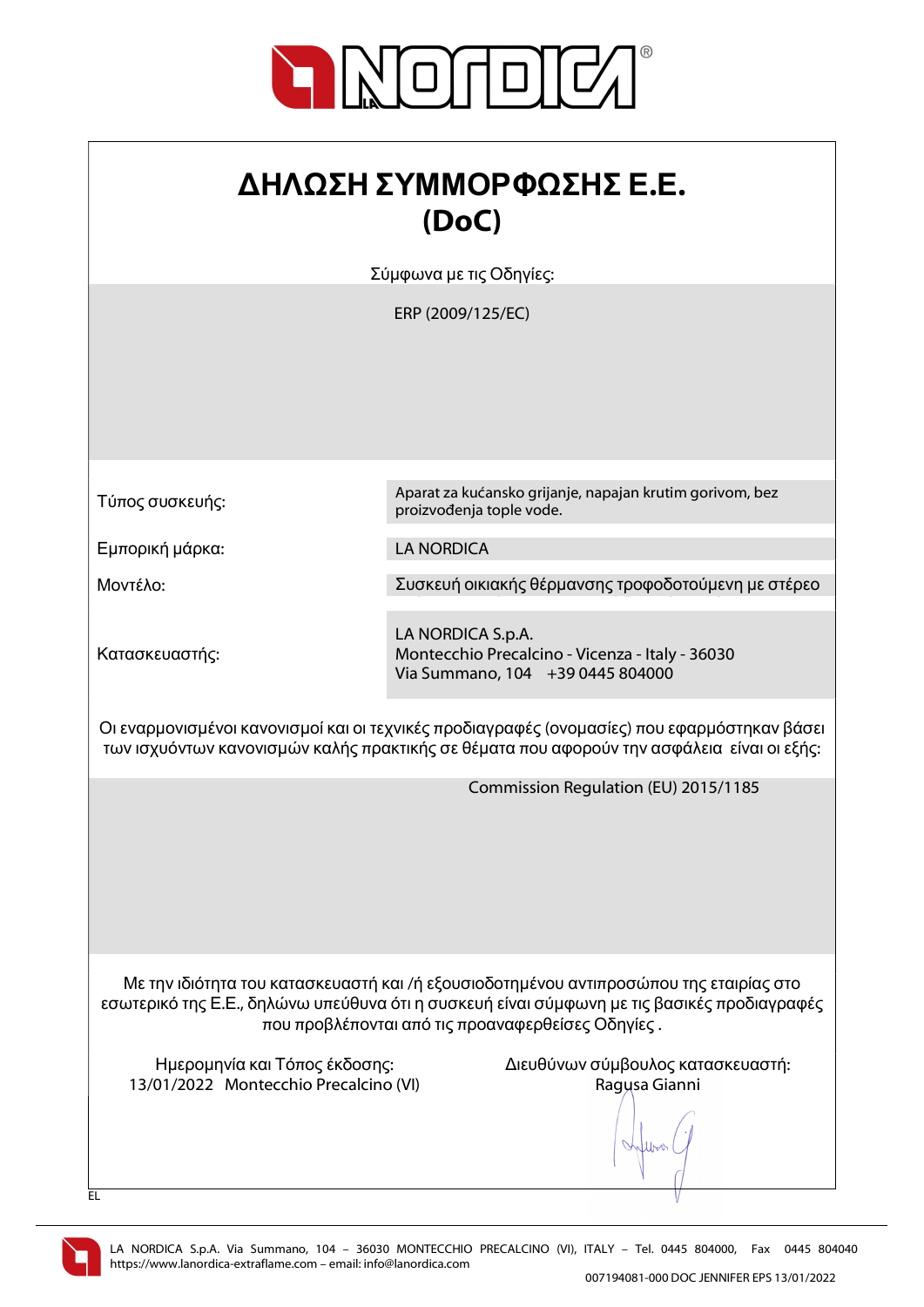

| <b>EG-CONFORMITEITSVERKLARING</b> |
|-----------------------------------|
| (DoC)                             |

In overeenstemming met de richtlijnen:

ERP (2009/125/EC)

Fabrikant:

Type apparaat: Apparaat voor huishoudelijke verwarming, gestookt vaste brandstof, zonder warmwaterproductie.

Handelsmerk: LA NORDICA

Model: JENNIFER EPS

LA NORDICA S.p.A. Montecchio Precalcino - Vicenza - Italy - 36030 Via Summano, 104 +39 0445 804000

De geharmoniseerde normen of technische specificaties (benamingen) die zijn toegepast, in overeenstemming met de regels van de goede praktijken voor de veiligheid, die van kracht zijn in de EEG zijn:

Commission Regulation (EU) 2015/1185

In de hoedanigheid van fabrikant en/of bevoegde vertegenwoordiger van het bedrijf binnen de EEG verklaren wij op onze eigen verantwoordelijkheid dat de apparaten voldoen aan de essentiële vereisten van de bovengenoemde richtlijnen.

Datum en plaats van afgifte: Algemeen directeur fabrikant: 13/01/2022 Montecchio Precalcino (VI) Ragusa Gianni

When

 $\overline{N}$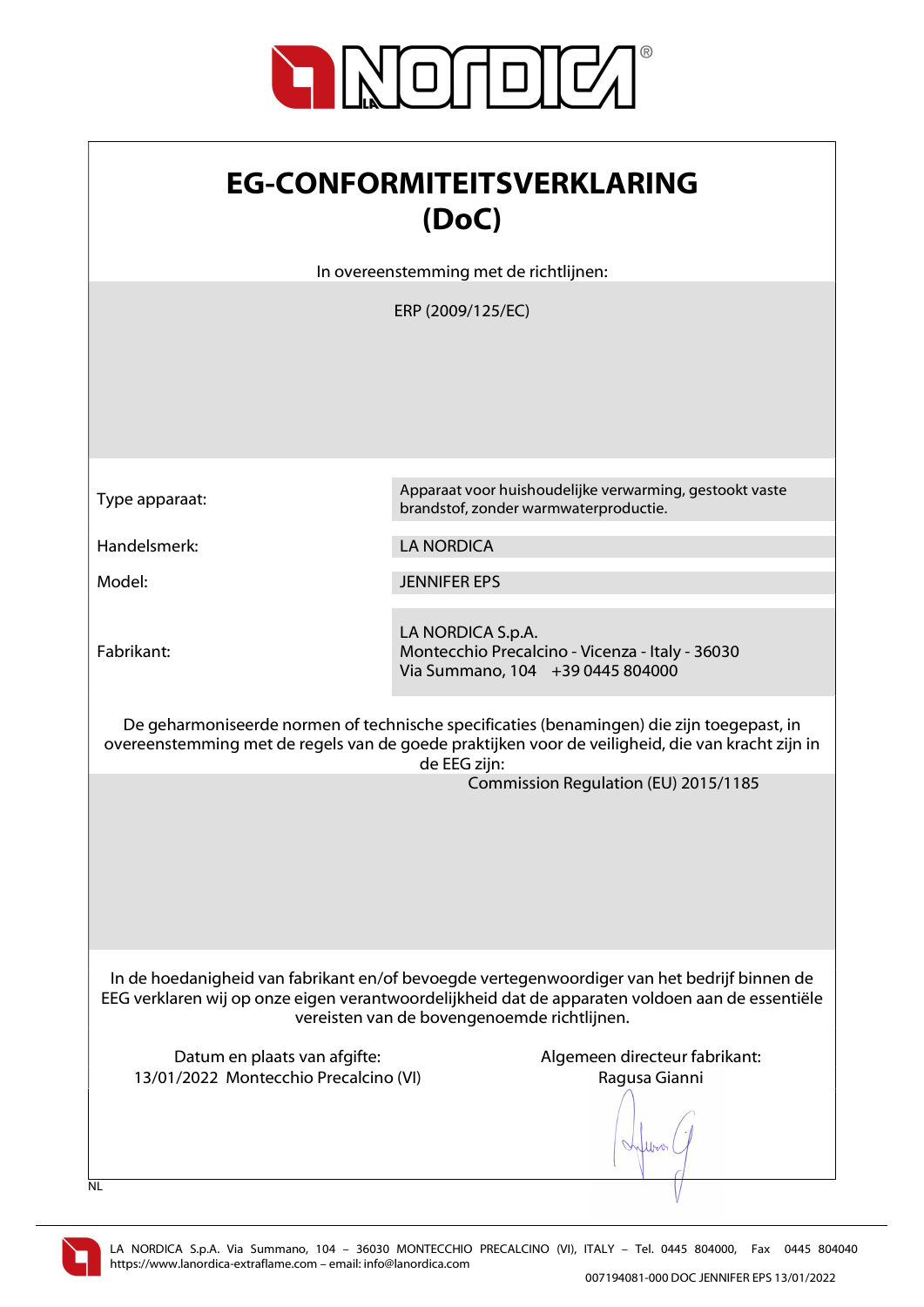

| <b>DEKLARACJA ZGODNOŚCI CE</b> |
|--------------------------------|
| (DoC)                          |

Zgodnie z Dyrektywami:

ERP (2009/125/EC)

Znak handlowy: LA NORDICA

Producent:

Rodzaj urządzenia: Urządzenie do ogrzewania gospodarstw domowych, zasilane paliwem stałym, bez wytwarzania ciepłej wody.

Model: JENNIFER EPS

LA NORDICA S.p.A. Montecchio Precalcino - Vicenza - Italy - 36030 Via Summano, 104 +39 0445 804000

Normy zharmonizowane lub dane techniczne (opisy), które zastosowano zgodnie z zasadami dobrej sztuki budowlanej w odniesieniu do przepisów bezpieczeństwa obowiązujących w UE to:

Commission Regulation (EU) 2015/1185

W osobie producenta i/lub autoryzowanego przedstawiciela spółki na obszarze UE, deklaruje się na własną odpowiedzialność, że urządzenia są zgodne z podstawowymi wymogami przewidzianymi we wskazanych Dyrektywach.

Data i miejsce wydania: Data i miejsce wydania: Dyrektor Zarządu: 13/01/2022 Montecchio Precalcino (VI) Ragusa Gianni

When

 $\overline{PI}$